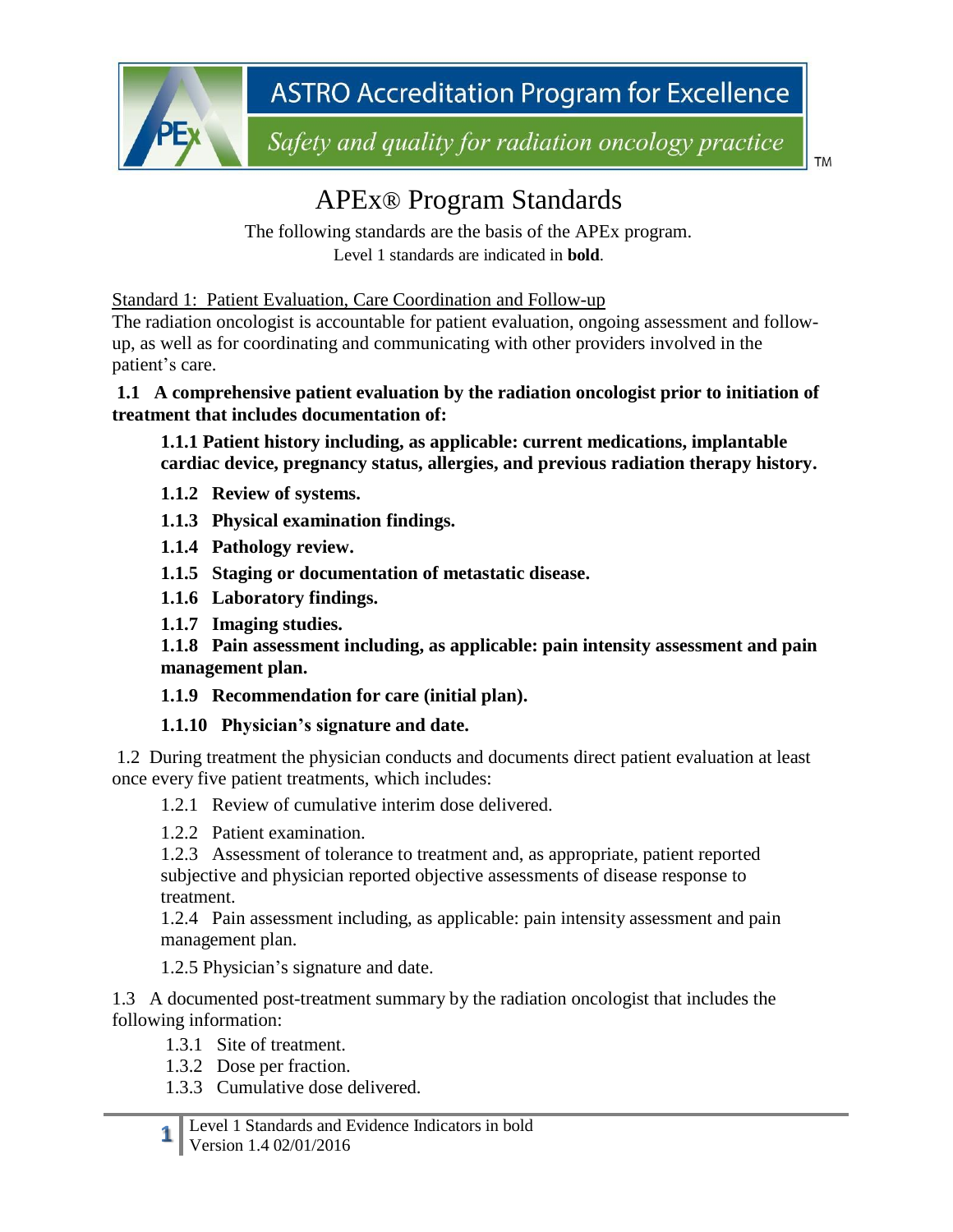1.3.4 Treatment date range (start and end dates).

1.3.5 Concurrent systemic therapy.

1.3.6 Assessment of tolerance to treatment and, as appropriate, patient reported subjective and physician reported objective assessments of disease response to treatment.

1.3.7 Pain management plan for patients with unresolved pain.

1.3.8 Follow-up plan.

1.3.9 Physician's signature and date within two weeks of the patient's completion of care.

1.4 Coordination of care and communication of information

1.4.1 Following the initial patient evaluation, ROP transmits a copy of the comprehensive patient evaluation (Evidence Indicator 1.1) to other involved providers (including the referring provider and primary care provider) within four weeks.

1.4.2 Following treatment completion, the ROP transmits a copy of the post-treatment summary (Evidence Indicator 1.3) to other involved providers (including the referring provider and primary care provider) within four weeks.

1.4.3 The ROP participates periodically in multidisciplinary review programs (such as a Tumor Board), with other members of the patient's care team (medical oncologist, surgeon and other specialists), either remotely or on-site.

1.5 Patient follow-up:

1.5.1 Occurs within four months of treatment completion.

## Standard 2: Treatment Planning

The radiation oncology practice uses a written treatment planning directive resulting in a patientspecific treatment plan.

The planning process:

2.1 Is based on data from a simulation procedure that:

2.1.1 Is conducted according to the written simulation direction of a radiation oncologist.

2.1.2 Includes documentation of factors that impact reproducibility including: patient positioning, patient immobilization devices and verification of accurate information transfer from simulation machines to treatment planning systems.

## 2.2 Is based on a documented, patient-specific planning directive that:

2.2.1 Guides treatment planning staff and defines target and normal tissue volume goals.

#### **2.3 Culminates in a formal treatment prescription and plan that includes the physician's order for the following elements of radiation therapy:**

- **2.3.1 Anatomic treatment site.**
- **2.3.2 Type and method of radiation treatment delivery.**
- **2.3.3 Energy.**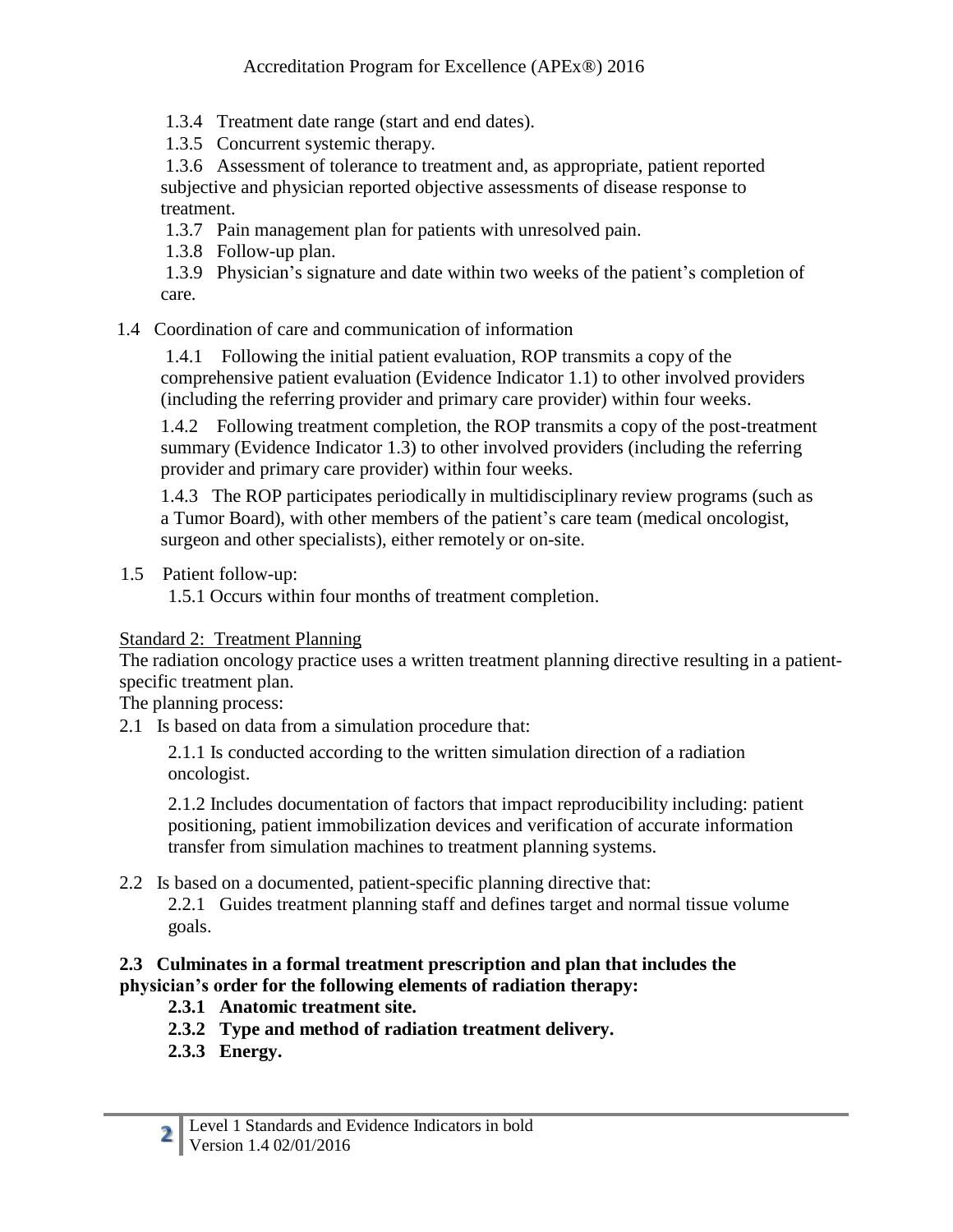- **2.3.4 Total dose.**
- **2.3.5 Dose per fraction.**
- **2.3.6 Number of fractions.**
- **2.3.7 Frequency of treatment.**
- **2.3.8 Imaging guidance.**
- **2.3.9 Physician signature and date prior to initiation of treatment.**

Standard 3: Patient-specific Safety Interventions and Safe Practices in Treatment Preparation and Delivery

The radiation oncology team follows standard operating procedures to ensure patient safety and consistent high-quality care prior to and during radiation therapy.

3.1 The ROP verifies patient identity:

3.1.1 For each patient, at each point in which patient-specific information is transferred from one information system to another, using two patient-specific identifiers.

**3.2 For each patient, a time out is performed prior to all procedures, including all treatments, to conduct patient-specific quality and safety checks evidenced by documentation of:**

**3.2.1 Verification of patient identity using at least two patient-specific identifiers.**

**3.2.2 Verification of patient treatment site.**

**3.2.3 Verification of correct patient positioning for external beam radiation therapy (EBRT).**

**3.2.4 Verification of treatment delivery parameters against the approved prescription and plan.**

3.3 For each patient:

3.3.1 A medical physicist performs an end-of-treatment review of the medical record within one week of the completion of therapy.

**3.4 The ROP follows written standard operating procedures for each treatment modality that address the number of each professional discipline required, roles, responsibilities and QA activities, imaging and motion management(as applicable) in the use of:**

- **3.4.1 External Beam Radiation Therapy (EBRT), including 2-D, 3-D and 4D.**
- **3.4.2 Intensity Modulated Radiation Therapy (IMRT).**
- **3.4.3 Stereotactic Radiosurgery (SRS).**
- **3.4.4 Stereotactic Body Radiation Therapy (SBRT).**
- **3.4.5 Particle beam therapy; including protons, neutrons and carbons.**
- **3.4.6 Intraoperative Radiation Therapy (IORT).**
- **3.4.7 Brachytherapy; including HDR, LDR and electronic.**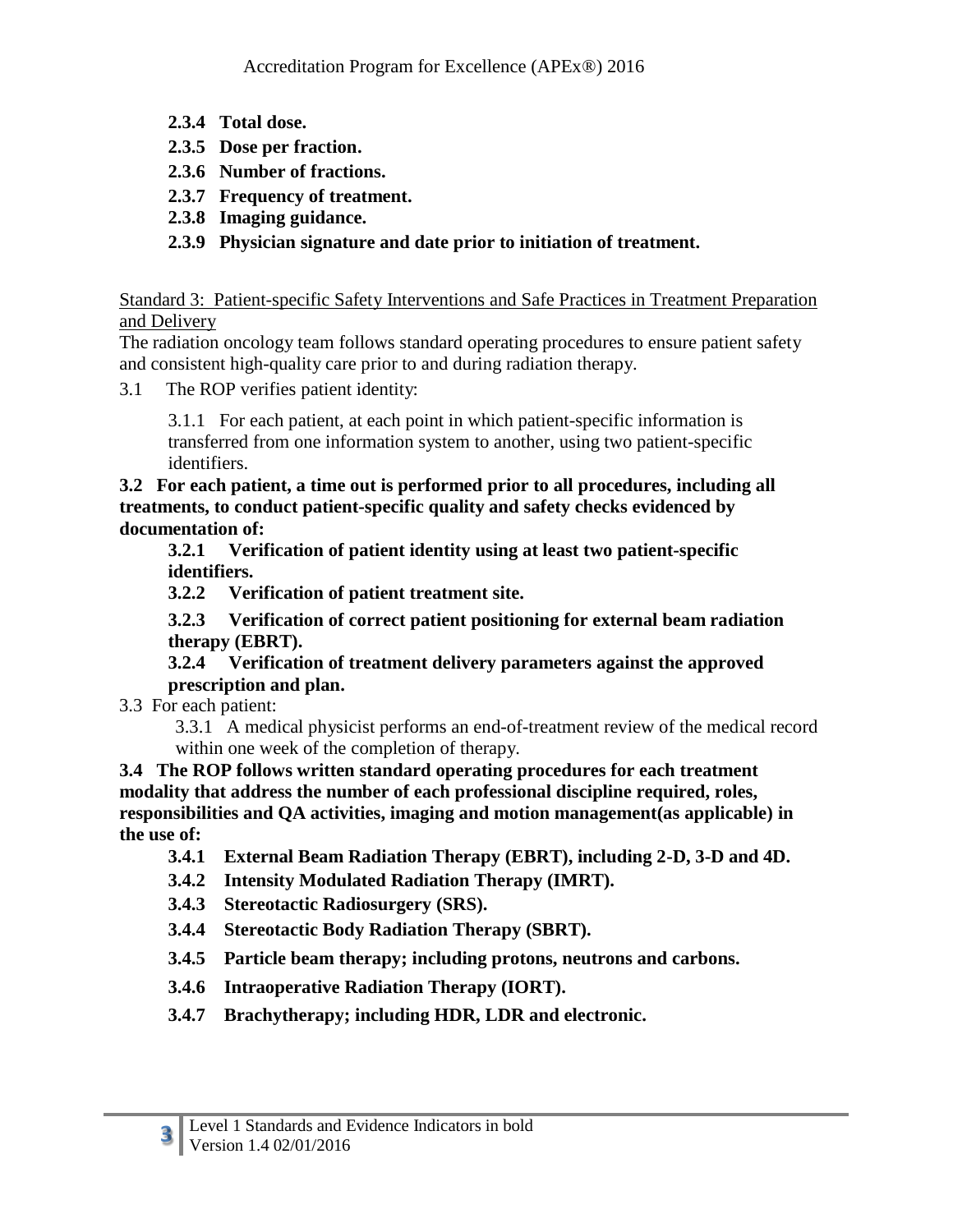- **3.4.8 Unsealed radioactive sources.**
- **3.4.9 All other radiation therapy procedures not already identified in 3.4.1- 3.4.8**

**3.5 For non-emergency cases, a qualified medical physicist verifies the following elements before treatment implementation and when changes are made to the plan:**

## **3.5.1 Treatment plan compared to treatment prescription.**

#### **3.5.2 Dosimetric results.**

## **3.5.3 IMRT quality assurance.**

3.6 A qualified medical physicist performs periodic checks of:

3.6.1 The accuracy of treatment delivery in relation to both the formal treatment

prescription and plan at least every five treatment fractions.

3.6.2 The accuracy of treatment set up parameters in relation to both the formal treatment prescription and plan at least once every five treatment fractions.

Standard 4: Staff Roles and Accountabilities

The radiation oncology practice defines the roles and responsibilities of each member of the team and consistently implements procedures according to these definitions. The ROP has:

4.1 Job descriptions that define scope of practice.

4.1.1 For each professional discipline involved in patient care, job descriptions that are consistent with professional standards applicable to the individual.

4.2 A designated Medical Director for the radiation oncology practice who is board certified or board eligible in radiation oncology and:

- 4.2.1 Has oversight of standard operating procedures for the practice.
- 4.2.2 Is accountable for quality of patient care.

## Standard 5: Qualifications and Ongoing Training of Staff

The radiation oncology practice establishes and monitors qualifications and training requirements for all personnel to ensure initial and continuous competency in job requirements.

For each professional discipline the ROP defines:

**4**

5.1 Requirements for certification, that are consistent with ASTRO's "Safety is No Accident" for the following:

5.1.1 All radiation oncologists possess state licensure and possess or are eligible for American Board of Radiology (ABR) certification in radiation oncology, therapeutic radiology, or equivalent certification.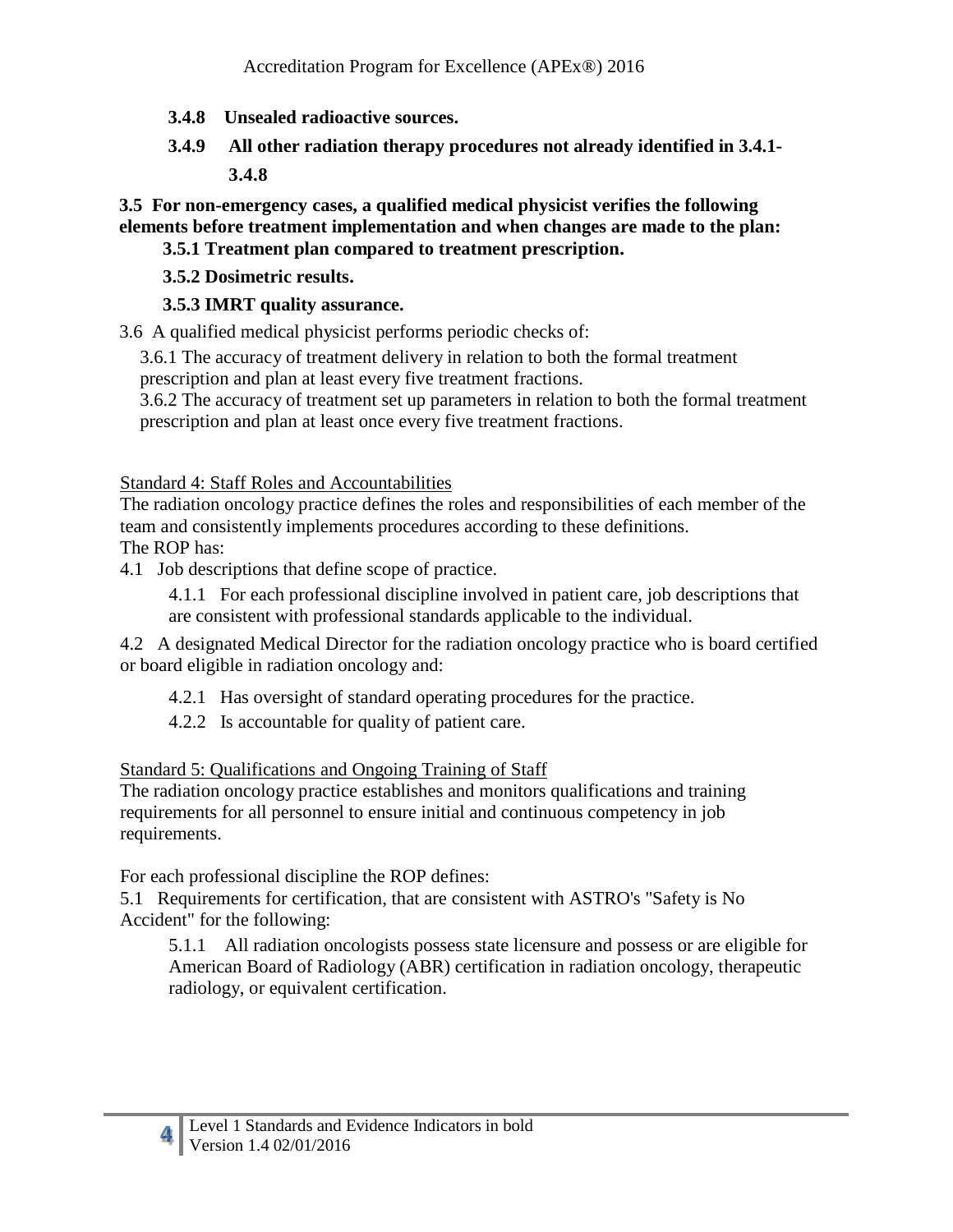5.1.2 All medical physicists possess state licensure, where applicable, and possess or are eligible for certification in Therapeutic Medical Physics by The American Board of Radiology, The American Board of Medical Physics, or The Canadian College of Physicists in Medicine.

5.1.3 All radiation therapists possess or are eligible for certification as American Registry of Radiologic Technologists (ARRT) in radiation therapy and, where applicable, state licensure.

5.1.4 All medical dosimetrists possess or are eligible for certification as a Qualified Medical Dosimetrist through the Medical Dosimetrist Certification Board (MDCB).

5.1.5 Nurses have licensure, certificates, additional experience and/or educational preparation in radiation oncology.

5.1.6 Nurse practitioners, clinical nurse specialists, advanced practice nurses, physician assistants and other non-physician providers have licensure, certificates, additional experience and/or educational preparation in radiation oncology.

## **5.2 A process and timeline:**

#### **5.2.1 For individuals who are eligible but not currently certified to achieve certification that is consistent with the requirements of Evidence Indicator 5.1.**

5.3 Requirements for obtaining and maintaining appropriate credentials.

5.3.1 Maintaining licensure, obtaining new certifications and maintaining certification on an ongoing basis for each professional discipline.

5.4 A process for initial credentialing:

5.4.1 Of licensed or certified personnel that includes primary source verification for each professional discipline.

5.5 A process for license and certification monitoring of:

5.5.1 Annual compliance of licensed and/or certified personnel.

# **5.6 A process for onboarding staff that includes:**

#### **5.6.1 Initial training, orientation and job-specific competency testing process for each team member.**

5.7 Implements an on-going staff training and competency testing program that includes:

5.7.1 Annual staff training and successful completion of competency testing for organizational procedures, including standard operating procedures, infection control, radiation safety and Health Insurance Portability and Accountability Act (HIPAA). 5.7.2 Training and successful completion of competency testing for new equipment and/or procedures before either are put into clinical use.

5.7.3 Training of staff with direct responsibilities on the use of treatment machines and completion of successful competency testing before staff are permitted to use the treatment machine(s) without direct supervision.

5.7.4 Address specific training, precautions and/or other requirements for patients with special needs including pediatrics, patients undergoing conscious sedation, use of intravenous contrast and/or other special procedures.

## Standard 6: Safe Staffing Plan

The radiation oncology practice establishes, measures and maintains staffing requirements for safe operations in clinical radiation therapy.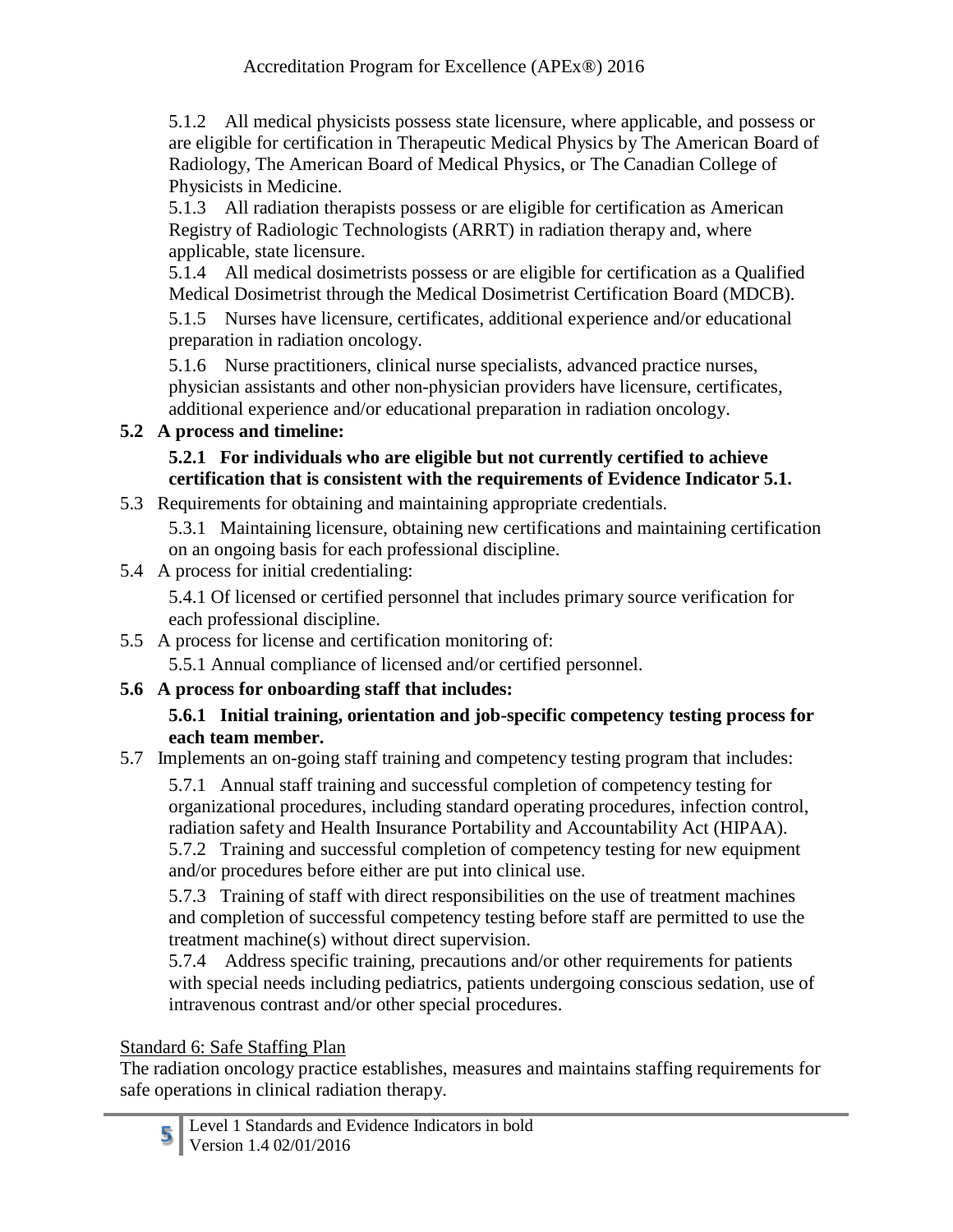The ROP identifies:

- 6.1 Staffing requirements for each professional discipline that:
	- 6.1.1 Are derived from measurable criteria.

6.1.2 Specify the number of each professional discipline required to be on-site, directly involved in patient treatment (including at least two radiation therapists per patient when external beam radiation therapy is being delivered) or available remotely during operating and non-operating hours.

6.1.3 Describe how the practice will provide coverage during planned and unplanned absences of professional staff.

6.2 Requirements for supervision of:

6.2.1 Non-certified or non-licensed personnel and assistants participating in treatment processes.

6.3 Requirements of availability of:

6.3.1 A qualified radiation oncologist on-call 24 hours a day, seven days a week to address patient needs and/or emergency treatments.

6.4 The process for referring patients to emergency care:

6.4.1 During both operating and non-operating hours.

6.5 The process for the use of temporary personnel (locum tenens) that includes:

6.5.1 Credentialing, background checks, orientation and training on the ROP's standard operating procedures and successful completion of competency testing before the temporary personnel is allowed to function without direct supervision within the ROP.

## Standard 7: Culture of Safety

The radiation oncology practice fosters a culture of safety in which all team members participate in assuring safety, the practice capitalizes on opportunities to improve safety and no reprisals are taken for staff that report safety concerns.

The ROP:

## **7.1 Has a policy on patient safety that:**

**7.1.1 Articulates the practice's approach to patient safety.**

**7.1.2 Specifies that patient safety events, including patient safety incidents and near misses, are to be reported and tracked within the practice.**

**7.1.3 Identifies methods for staff to report patient safety events and unsafe conditions, including a method for staff to report anonymously.**

**7.1.4 Encourages timely reporting of patient safety events and unsafe conditions by all staff.**

**7.1.5 Specifies periodic reporting back to staff on activities and findings of the culture of safety program.**

**7.1.6 Specifies that procedures are not started until all questions and/or concerns are resolved.**

**7.1.7 Provides assurances that there will be no reprisals based on reporting of patient safety events and unsafe conditions.**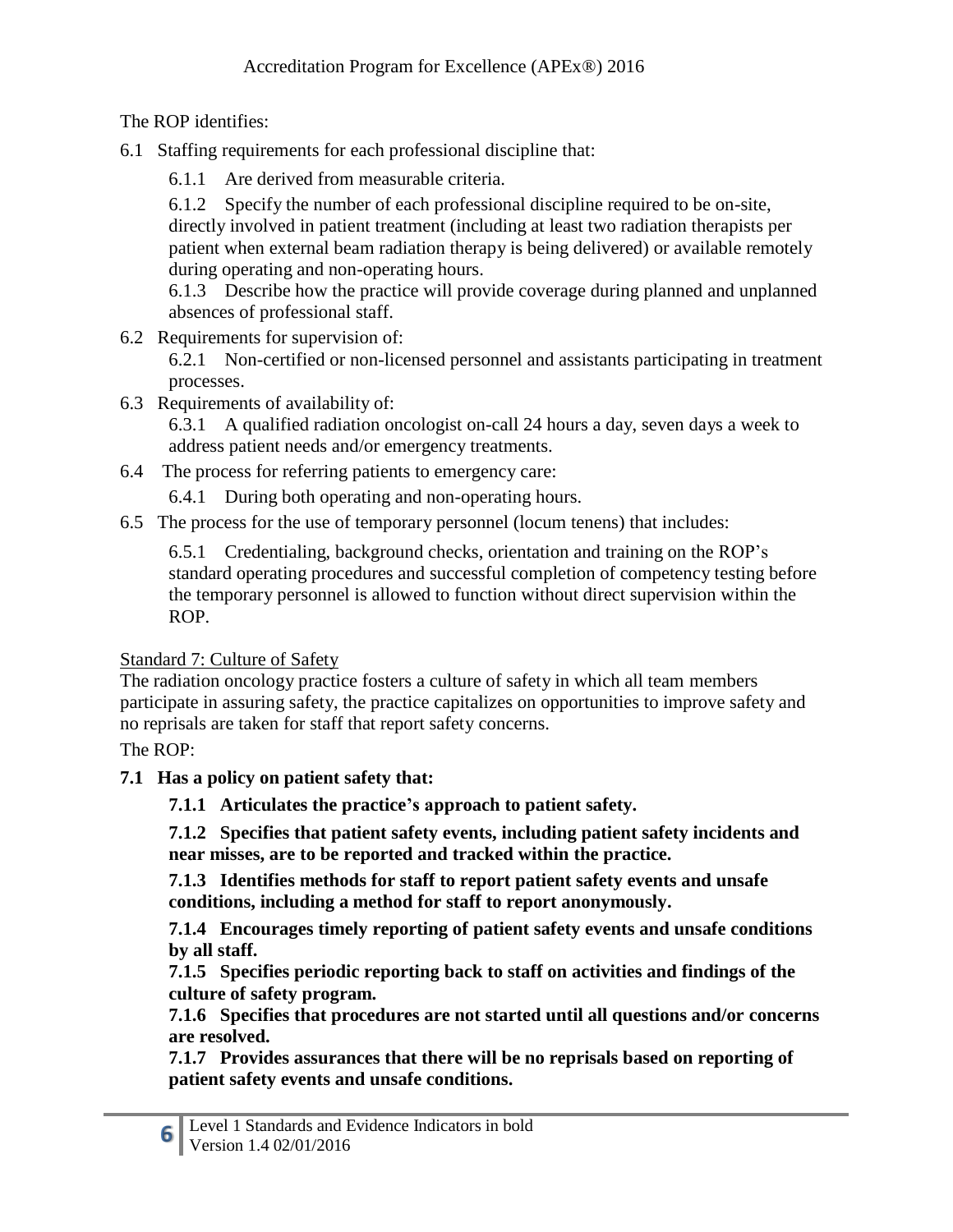- **7.1.8 Identifies a role for patients in the culture of safety program.**
- **7.1.9 Designates an accountable individual from the practice leadership who is:**

**7.1.9a Responsible for implementing the requirements of Standard 7, which states that the ROP fosters a culture of safety in which all team members participate in assuring safety, the practice capitalizes on opportunities to improve safety and no reprisals are taken for staff that report safety concerns.**

**7.1.9b Responsible for collection of information and investigation of patient safety events and unsafe conditions.**

**7.1.9c The lead on convening Interdisciplinary Safety Rounds.**

#### **7.1.9d Evaluated in part for providing leadership to the practice's culture of safety program.**

- 7.2 Conducts Interdisciplinary Safety Rounds at least quarterly to:
	- 7.2.1 Promote a team-based approach to safety.

7.2.2 Review all patient safety event and unsafe condition data from patients, staff and equipment.

- 7.2.3 Proactively assess the ROP's structure and processes that promote safety.
- 7.2.4 Develop, implement and assess progress of action plans to improve safety.
- 7.3 If a patient safety incident occurs, the ROP:

7.4.1 Undertakes an immediate review, with the goal of understanding underlying factors and taking action to prevent future occurrence.

7.4.2 Complies with institutional, state, local and national requirements for reportable patient safety incidents.

7.4 Reports to and participates in:

7.4.1 A Patient Safety Organization (PSO).

## Standard 8: Radiation Safety

The radiation oncology practice establishes safe radiation practices for all patients and staff.

## **8.1 The ROP complies with requirements of:**

#### **8.1.1 The Nuclear Regulatory Commission (NRC), Agreement State and/or locality.**

**8.2 The ROP utilizes:**

**8.2.1 A radiation exposure monitoring system for staff consistent with NRC, Agreement State or local requirements.**

**8.3 The ROP provides:**

**8.3.1 Annual radiation safety training to all staff.**

**8.4 The ROP conducts:**

## **8.4.1 Radiation surveys pre- and post-treatment for brachytherapy and radiopharmaceutical procedures.**

- 8.5 The ROP utilizes:
	- 8.5.1 Imaging protocols for simulation and treatment to reduce unnecessary radiation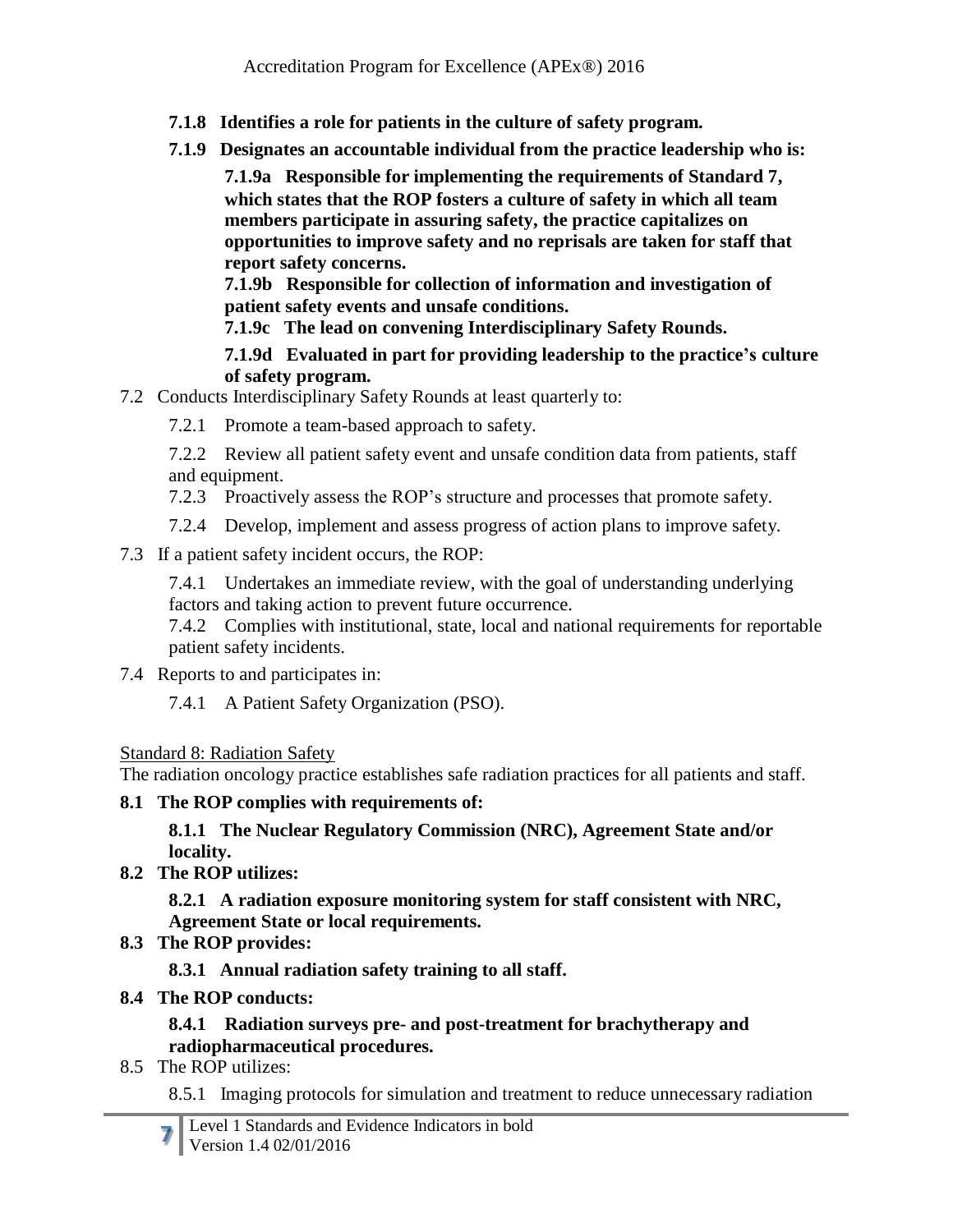dose to patients.

Standard 9: Emergency Preparation and Planning

The radiation oncology practice has procedures and training for emergency contingencies that address short- and long-term patient and staff safety.

9.1 The ROP has a written plan for emergencies that pose an immediate threat to patient safety, that addresses:

9.1.1 Patient clinical emergencies such as falls, cardiac events, threats of violence, anesthesia events, allergic events or other emergencies.

- 9.1.2 Radiation equipment failure while a patient is undergoing treatment.
- 9.1.3 Clinical continuity.
- 9.1.4 Evidence of annual training for staff in emergency procedures.

9.2 The ROP identifies and plans for other emergencies or disasters based on a formal disaster analysis or other assessment and prepares for applicable potential events:

9.2.1 Power failure.

9.2.2 Information system failure, with preparation and a back-up plan that addresses business continuity, including data redundancy and recovery plan.

9.2.3 Radioactive material release.

9.2.4 External threats including natural disasters.

#### Standard 10: Facility and Equipment

The radiation oncology practice has a facility and equipment to support the delivery of safe, high quality care.

The ROP:

- 10.1 Provides radiation shielding for each radiation area that is:
	- 10.1.1 Consistent with workload.
	- 10.1.2 Based on shielding calculations performed by a qualified medical physicist.
	- 10.1.3 Validated with radiation surveys performed by a qualified medical physicist.

10.1.4 Monitored by a qualified medical physicist with updates to ensure ongoing compliance when there are changes in workload, utilization and/or equipment.

10.2 Provides monitoring though:

#### 10.2.1 **Functional video and audio patient monitoring systems in all treatment rooms.**

- 10.3 Performs radiation therapy simulations including, at a minimum, CT simulation and ensures that:
	- 10.3.1 Simulations enable reproducibility of patient positioning during treatment.
	- 10.3.2 Trained radiation therapists conduct the simulations.
	- 10.3.3 Patient-specific considerations are taken into account before simulation begins.

# **10.4 Has an infection control program that:**

## **10.4.1 Includes procedures for equipment, devices and individuals.**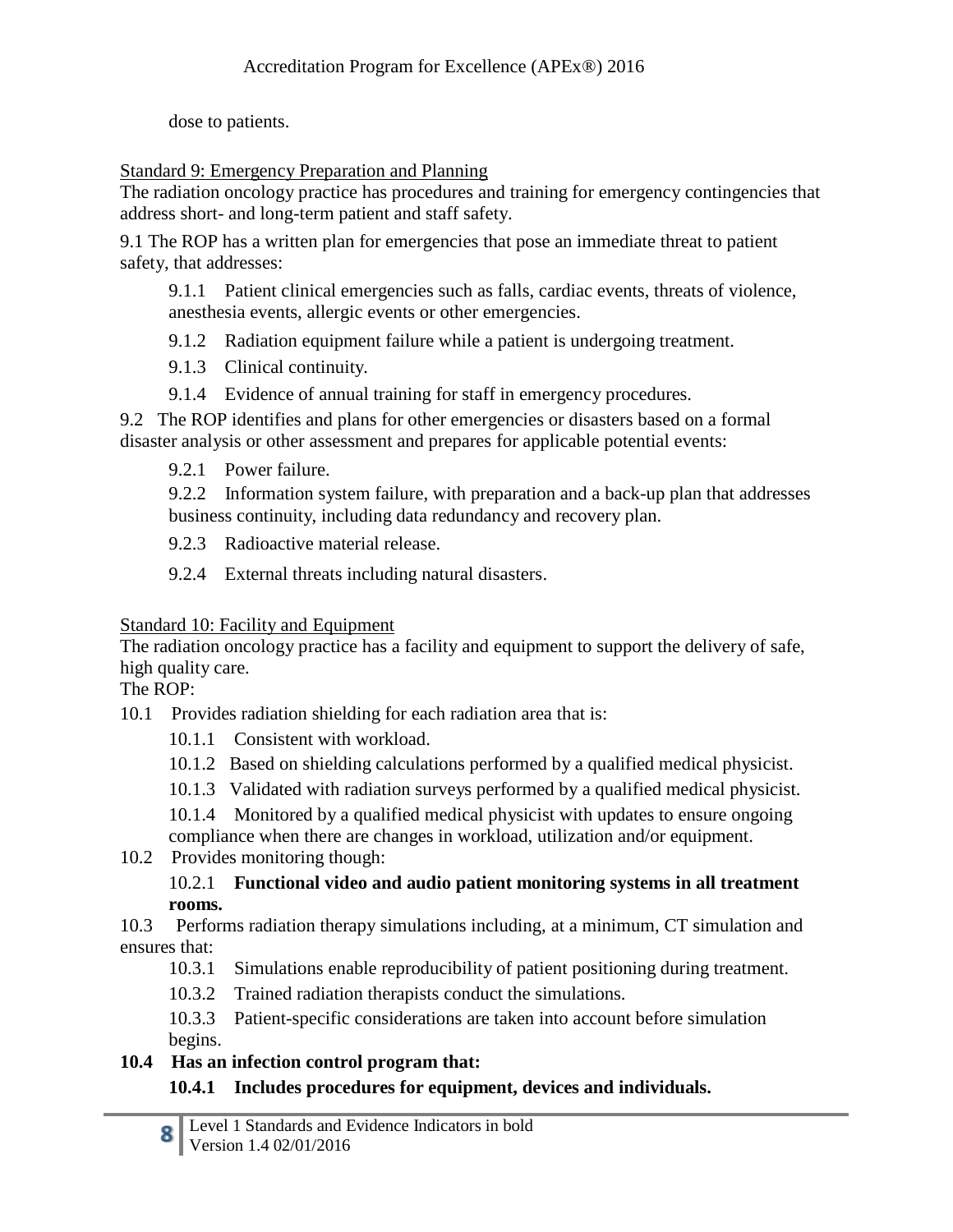#### **10.4.2 Contains procedures that address infection control risk, communicable disease, sterilization of devices and equipment, hand washing, and disinfection of immobilization devices.**

#### **10.4.3 Includes staff training on infection control**.

Standard 11: Information Management and Integration of Systems

The radiation oncology practice maintains information management systems to support patient care, planning and documentation, and assures safety and interoperability of the systems.

The ROP:

**9**

11.1 Defines and maps:

11.1.1 Components of the information management system that impact patient care.

11.2 Designates authorized users for each type of system that:

11.2.1 Limits access to information based on the user's job function and need for that information.

11.2.2 Uses individualized passwords or other methods to prevent unauthorized access.

11.2.3 Have the ability to track changes made to electronic patient records or system specifications.

11.3 Conducts a quality assurance program for each information management system and combination of systems, including:

- 11.3.1 System acceptance testing prior to clinical use.
- 11.3.2 Commissioning prior to clinical use and re-commissioning as necessary.
- 11.3.3 Ongoing quality assurance of information system performance.
- 11.3.4 Verifying the fidelity of information transferred between systems.
- 11.4 Ensures, prior to clinical use, that:

11.4.1 Staff receive training on system functionality and safety features of each information management system and combination of systems.

11.5 Ensures information management system support.

11.5.1 Staff have ongoing access to support for each information management system, including retraining as necessary.

11.6 Enables information management support improvement.

11.6.1 Optional software features that improve quality and/or safety.

Standard 12: Quality Management of Treatment Procedures and Modalities

The radiation oncology practice operates a comprehensive quality management program and safe practices for each treatment procedure and modality.

The ROP's comprehensive quality management program for each treatment procedure and modality: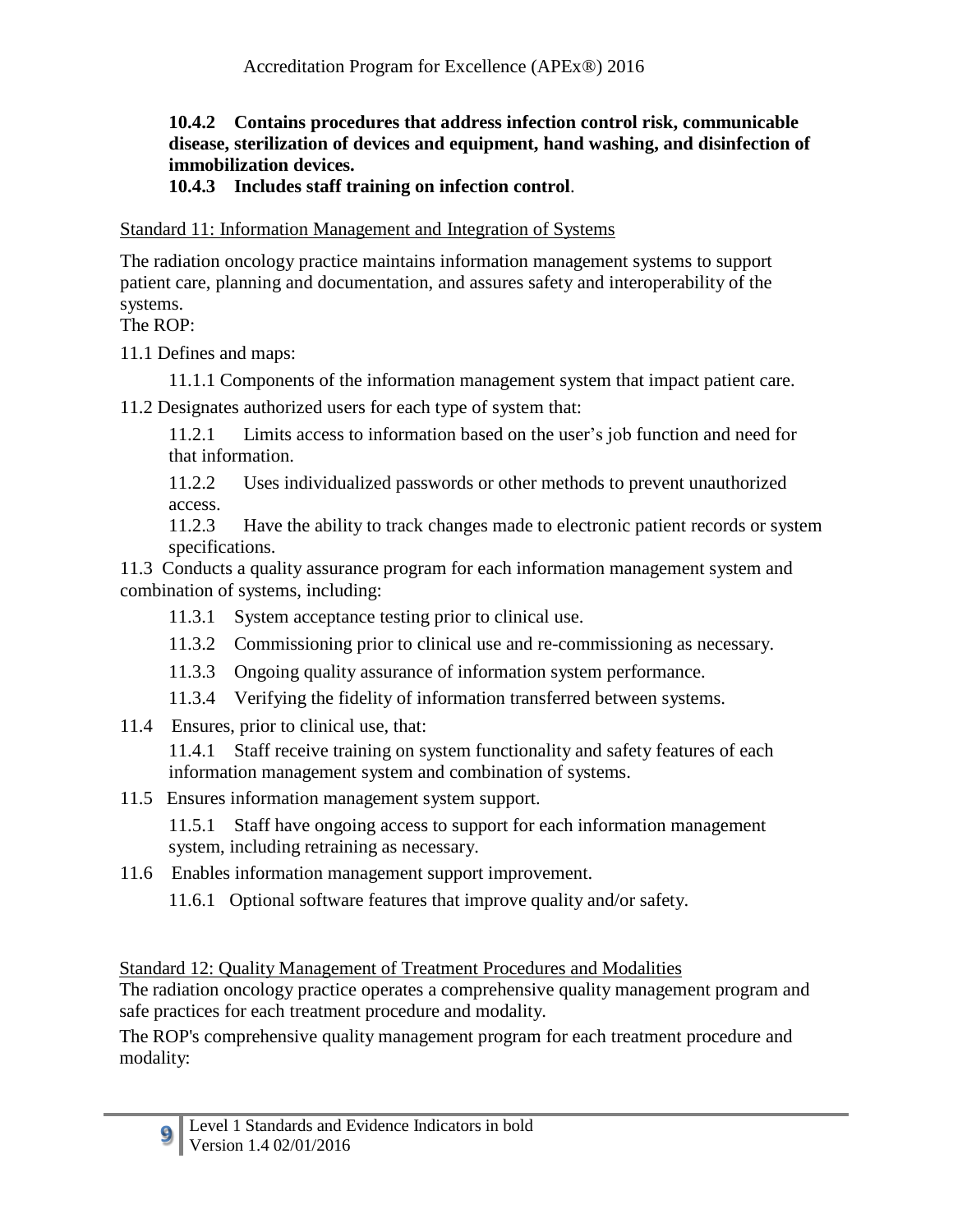**12.1 Is consistent with American Association of Physicists in Medicine (AAPM) or equivalent body standards of practice for:**

**12.1.1 External beam radiation therapy dosimetry, mechanical, safety and respiratory management checks.**

#### **12.1.2 Brachytherapy dosimetry, mechanical and safety checks.**

- 12.1.3 Quality assurance of measurement equipment.
- 12.1.4 Acceptance testing, clinical commissioning and clinical release.
- 12.1.5 End to end dosimetric system testing.

12.1.6 Simulation dosimetry, mechanical, safety and respiratory management checks.

12.2 Includes processes for maintaining systems.

12.2.1 Routine Preventive Maintenance Inspection (PMI) of mechanical, electronic and software systems.

12.2.2 Reinstating clinical use status of mechanical, electronic and software systems following repair, upgrade or maintenance.

12.2.3 Taking action on data that deviates from expected findings.

12.3 Maintains and reviews records and trend analysis on machine calibrations, quality assurance results, down time and service reports.

#### **12.4 Includes external validation of machine output accuracy:**

**12.4.1 Prior to clinical use.**

**12.4.2 At least annually thereafter for photons and protons, and every two years for electrons.**

Standard 13: Peer Review of Clinical Processes

The radiation oncology practice implements a robust program to provide peer to peer learning that promotes continuous quality improvement in treatment practices.

The ROP:

#### **13.1 Defines and implements a process for prospective, concurrent or retrospective peer review for each professional discipline providing patient care that specifies:**

- **13.1.1 Objectives for peer to peer review.**
- **13.1.2 Frequency of peer review activities.**
- **13.1.3 The number, type and frequency of cases for peer review.**

**13.1.4 How the information obtained from peer review will be used for professional feedback and future learning.**

Standard 14: Patient Consent

The radiation oncology practice implements a written procedure regarding education of patients on the risks and benefits of radiation therapy treatment and documentation of consent for treatment.

The ROP:

## **14.1 Secures informed patient consent by:**

## **14.1.1 Providing information regarding risks and benefits of radiation therapy.**

**14.1.2 Obtaining consent before the simulation phase of treatment begins.**